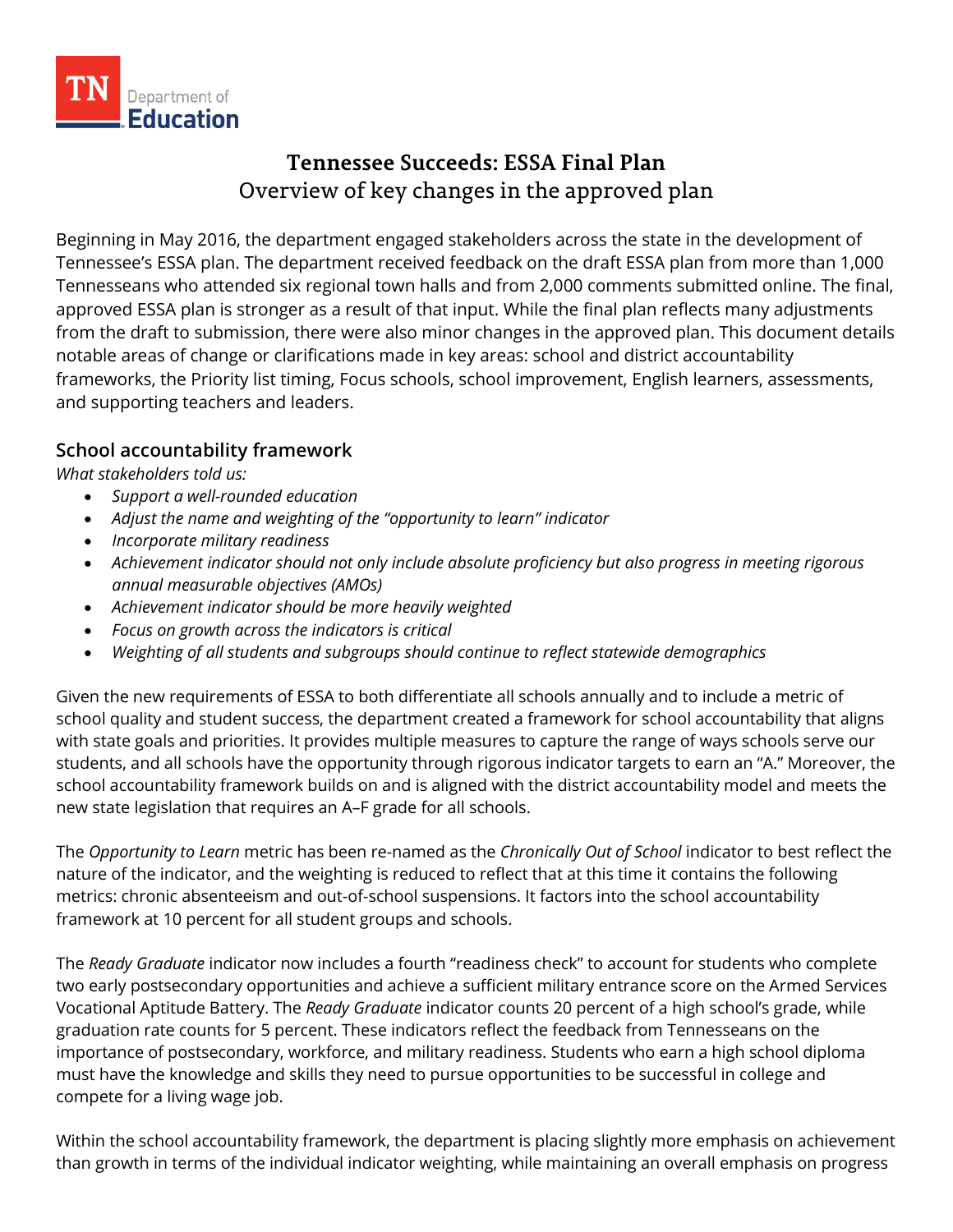

across all indicators. Achievement will be captured through either absolute proficiency or through progress in meeting rigorous annual measurable targets to reflect the Tennessee's prioritization of growth for all students. Additionally, English learners' progress in achieving English language proficiency (ELPA) is now included in the "all student" results to ensure their progress is not diluted by only reflecting results in subgroup performance.

Finally, the weighting of the all students and subgroup determinations has been maintained to reflect statewide demographic trends. Students in racial/ethnic subgroups are somewhat concentrated in the state's largest cities, with nearly 40 percent of all students identifying within racial/ethnic groups statewide.

#### **District accountability**

*Stakeholders told us:*

- *Ensure alignment between district accountability and the new school accountability framework and add the new measures of school quality and student success to district accountability*
- *Maintain "best of" options for districts*
- *Include science assessments within the achievement and growth indicators, not just math and English language arts*
- *Continue focus on ACT*
- *Maintain emphasis on assessment participation rate*

Due to provisions in ESSA that require additional indicators of student success and/or school quality in school accountability, Tennessee introduced new metrics in the district accountability framework to align with the school accountability framework. The department has proposed to add metrics that capture the *Chronically Out of School* and *Ready Graduate* indicators, as well as make additional methodological changes to align district and school accountability as much as possible. There were no changes made to district accountability from the submitted version to the approved plan.

Districts are evaluated according to a minimum progress goal that requires 95 percent participation rate on state assessments and that identifies districts that are not showing even minimal evidence of student progress. These districts move directly to a designation of *In Need of Improvement*. For all other districts, after advancing beyond the minimum progress goal, the model determines an "All Students" status based on the outcomes of all students and a "Subgroup" status based on the outcomes of students within four historically underserved student groups. The district's final determination of *Marginal, Satisfactory*, *Advancing*, or *Exemplary* is comprised of the weighted average of the district's performance with all students and subgroups based on six indicators.

To provide additional support for districts who are designated as *In Need of Improvement*, the department will engage through regional data analysts and interventionists to develop plans that help districts not only address areas of challenge but also capitalize on areas of promise. Regional consultants will monitor the fidelity of implementation and use of funding allocations. Additionally, through the annual dissemination of the District Strategies document, all districts will receive more tools and data to develop district plans that are aligned both to their needs and the department's strategic plan.

## **Adjusting the timing for the release of the new Priority list**

*What stakeholders told us:*

• *Align with the first A-F grading and Focus list identification*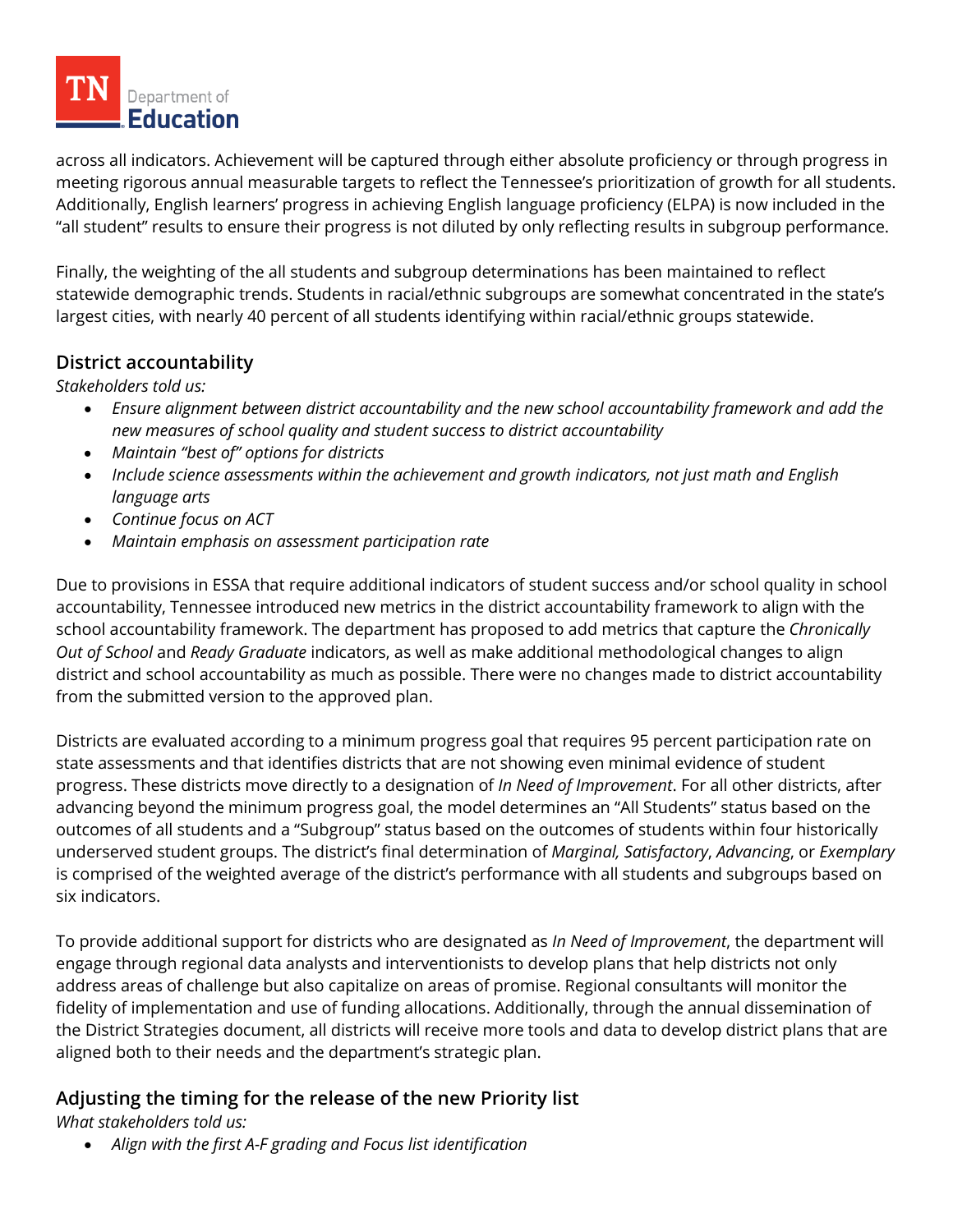

- *Include TNReady data and adjust for data challenges*
- *Provide opportunities for schools to exit the Priority list each year based on rigorous success rates*
- *Initiate school improvement continuum of interventions immediately for all current Priority schools*
- *Uphold sense of urgency on improving outcomes for students in the lowest performing schools*

The 2017-18 school year provides a natural reset point for the next Priority school list, since all schools will be provided an A-F designation according to the new school accountability framework that begins in 2017-18. This also allows for the 2018 Priority list to be based on three years of the new TNReady math and English language science exams as well as three years of the same science test. On this timeline, the 2021 Priority list would also be based on three years of the same assessment for all four content areas. There were no changes to how Tennessee will identify schools for the Priority list, which are also called Comprehensive Support schools, from the submitted version to the approved plan.

The new School Improvement Continuum and associated interventions will begin this summer and will include all current Priority schools. All current Priority schools who are likely to be on the next Priority list either will receive a planning grant for the 2017-18 year or will continue to have funding available to appropriately plan and prepare next steps. This will ensure that rigorous interventions and processes are not delayed for an entire year until the Priority list in summer 2018. Per state law, the department will release a new "cusp list" this fall to notify districts and the public of schools that at are at risk of being identified on the 2018 Priority list.

## **Focus schools**

*What stakeholders told us:* 

- *Outline a clear process to identify Focus schools*
- *Identify "F" schools annually*
- *Support all "D" schools*
- *Increase transparency on how schools are identified as Focus schools*
- *Improve support for all Focus schools*

In the final phase of plan submission, we engaged again with stakeholders and spoke with the U.S. Department of Education to gain additional clarity on what is part of the federal statute, and that led to some adjustments to Focus school identification. [In the final plan,](http://tn.gov/education/section/essa) we will identify Focus schools based on the *individual* performance of all six federally recognized racial and ethnic groups present in Tennessee, including Asian, Black, Hawaiian and Pacific Islander, Hispanic, Native American, and White students, provided the student count for the specific racial/ethnic group meets the n-size of 30, as well as the performance of the combined BHN student group. We do not anticipate that a significantly larger number of schools would be identified under this change than we have previously communicated, and given that some student groups have historically been higher performing, it is possible that not every racial/ethnic category will have schools identified for Targeted Support.

Additionally, all schools earning an overall letter grade of "D" will be identified as Focus schools. Based on analysis of historical data, the vast majority of schools earning an overall grade of "D" will be identified as a Focus school based on low subgroup performance. In order to help stakeholders to identify schools with challenges in subgroup performance that received higher overall letter grades, Focus schools will receive a "minus" on their grade. For example, if a school earns an overall average of "B" but is identified as a Focus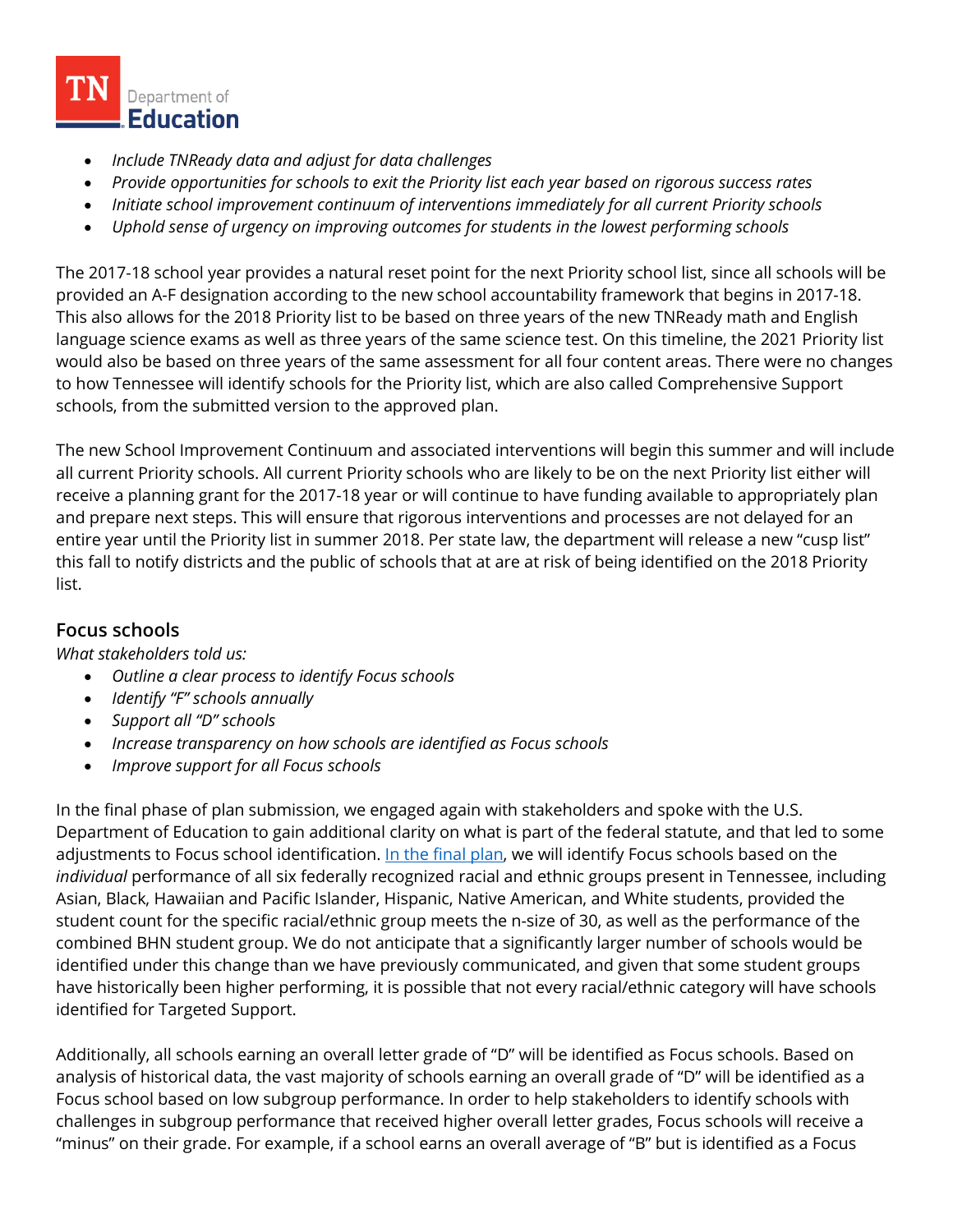

school for low subgroup performance, the overall school grade would be reported as "B-." Any "A-" school would not be eligible for Reward school recognition.

Focus schools will be identified annually. The first identification will occur in 2018 alongside the new A-F designations and new Priority list. Once identified, districts must put forth plans describing how they will support Focus schools. This would include strategies and interventions with ESSA funds, as well as additional state and local resources.

Priority schools will not be eligible for Focus school designation as they are already identified and supported through the School Improvement Continuum and interventions. Schools identified as Focus schools will receive targeted support from both the district and state expertise and resources.

The department's service model for Focus schools is a tiered approach that will allow for Focus schools to access supports currently available at the state-level and leverage best-practices from the field through networking and partnerships. The new Office of School Improvement will have dedicated staff and resources to serve Focus schools and connect school leaders with the tools needed to make progress.

#### **School improvement**

*What stakeholders told us:* 

- *Maintain urgency on improving outcomes for students in the lowest performing schools*
- *Give districts the first opportunity to turn around schools that are new to the Priority list*
- *Clarify entry into and exit from the Achievement School District (ASD)*
- *Provide proof points for all Priority schools, including ASD schools*

Since 2012, Tennessee has identified its lowest performing 5 percent of schools and awarded competitive grants to districts and schools to implement plans for turnaround. From these intervention options, we have seen more than 20 schools move out of the bottom 5 percent since 2012. As we developed our continuum of intervention and support for our lowest performing 5 percent of schools, much of what we have learned is embedded in our model. Tennessee's theory of action is an evidence-based one that will set priorities and boundaries for the state's turnaround efforts.

Tennessee's system of performance management for district and school plans will operate through the new School Improvement Continuum for Priority schools. The state will provide support to districts with Priority schools through the new Office of School Improvement and the processes outlined in the continuum. Tennessee commits to making the state's lowest performing schools, and the improvement of these schools, a priority. Tennessee's School Improvement Continuum will go into effect July 1, 2017, with current Priority schools. All schools, including schools in the ASD, will have annual proof points. These proof points are clearly articulated on the revised Priority school continuum as well as the new ASD continuum (pg. 111 in the final plan). The School Improvement Continuum also outlines the interventions that schools will be eligible for and required to partake in based on the track of intervention. Districts will have the first opportunity to intervene in schools that are new to the Priority list in 2018.

Schools will exit Priority status by meeting one of the following exit criteria:

- The school is not identified on the next Priority school list, and therefore is no longer in the bottom 5 percent
- The school exceeds the 15th percentile in the state using a one-year success rate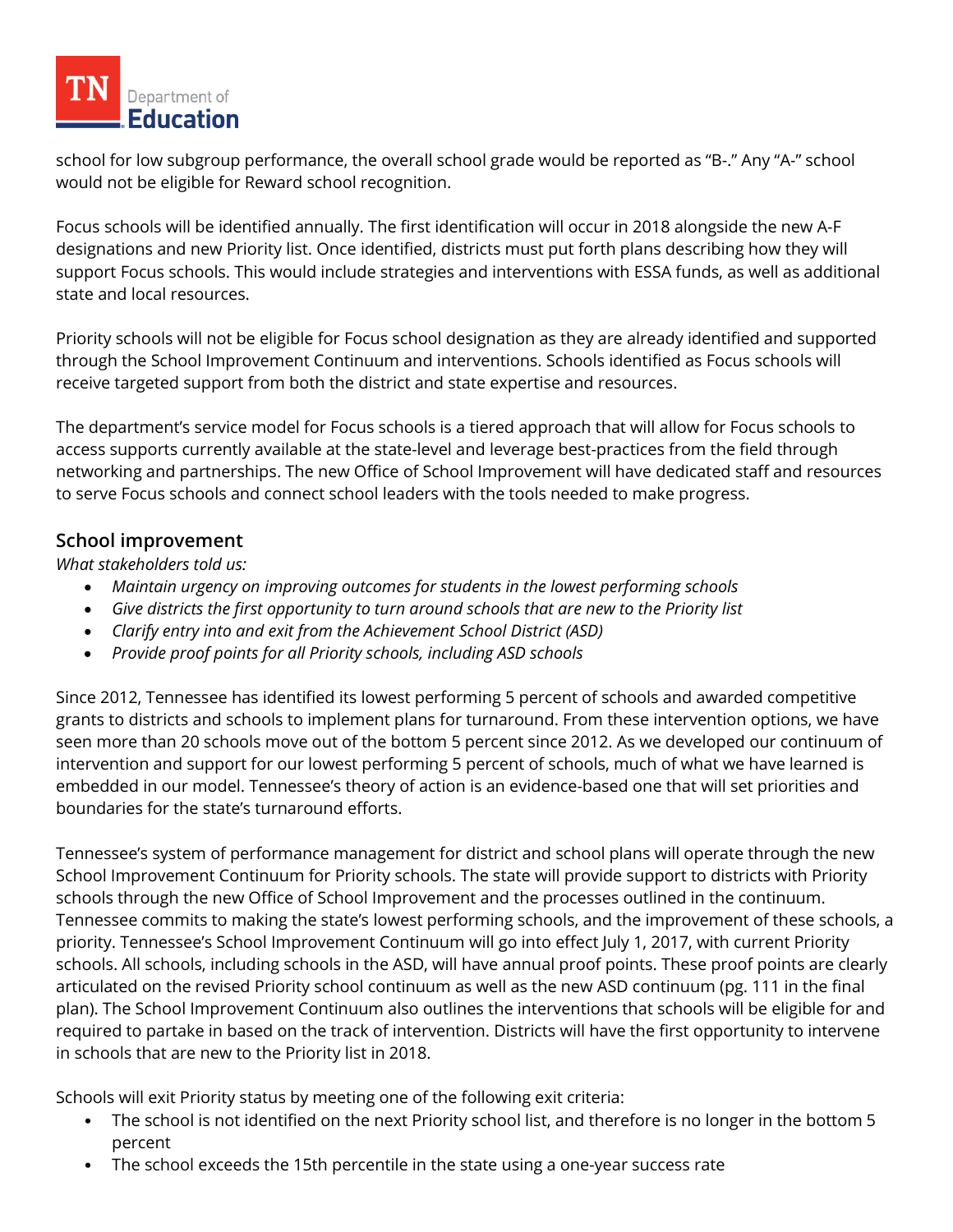

- The school exceeds the 10th percentile in the state using a one-year success rate for two consecutive years
- The school earns a level 4 or 5 TVAAS performance in all subject/grade content areas for two consecutive years
- If identified for consistently underperforming subgroups, schools may exit by meeting AMO targets for that subgroup for two consecutive years
- If identified for graduation rates below 67 percent, schools may exit by exceeding graduation rate of 67 percent for two consecutive years

A school in the ASD will remain in the ASD for no more than 10 years, and it may have the opportunity to exit and begin the transition back to the district after two Priority List cycles. There were no changes made to the school improvement section from the submitted version to the approved plan.

# **English learners**

*What stakeholders told us:*

- *Ensure ELPA indicator has meaningful weight in the school accountability framework*
- *Increase supports for schools struggling to serve English learners*
- *Improve reporting and supports for long-term ELs*
- *Delay recently arrived English learners' inclusion in accountability but allow for students to demonstrate growth*

As mentioned in the school accountability framework section above, English learner proficiency assessment (ELPA) results will now be included in the "all students" category to ensure their progress is not diluted by only reflecting results in subgroup performance. The n-size for the indicator has been reduced to 10 valid tests, which allows the state to hold 40 percent of schools accountable for EL performance. Additionally, the department will add regional capacity to work with districts and Focus schools identified based on English learner performance.

The department is defining long-term English learners (LTELs) as those students who finished their sixth year of ESL instruction without qualifying to exit. All students beginning a seventh year of ESL instruction will be highlighted as LTELs. Tennessee is increasing capacity to serve English learners by adding up to three regional positions and specialists to work directly with schools and districts as part of the new Office of School Improvement. Technical assistance for working with LTELs will be offered through professional development beginning in summer 2017 to regional professional learning communities. Overall, our goal is to reduce the number of LTELs by intervening the first time a student does not meet the growth standard on the ELPA. The department will continue to review research and promising practices, as well as convene stakeholders and external partners to determine state-level support for serving LTELs.

Recently arrived English learners (RAELs) are English Learners who arrived to the U.S. within the last 12 months and are within their first year of ESL services. Tennessee will utilize the flexibility option in ESSA that allows states up to three years before including RAELs' results from state assessments in accountability. In year one, RAELs will participate in state assessments, but those results will not count. In year two, RAELs will participate in state assessments, and their results will be included in the TVAAS growth metric for accountability. Results for RAELs in year three and beyond will be included in both achievement and growth metrics for accountability. This timing will help schools and districts be able to better serve students by seeing their growth in year two without placing undue pressure on their first testing experience. The department will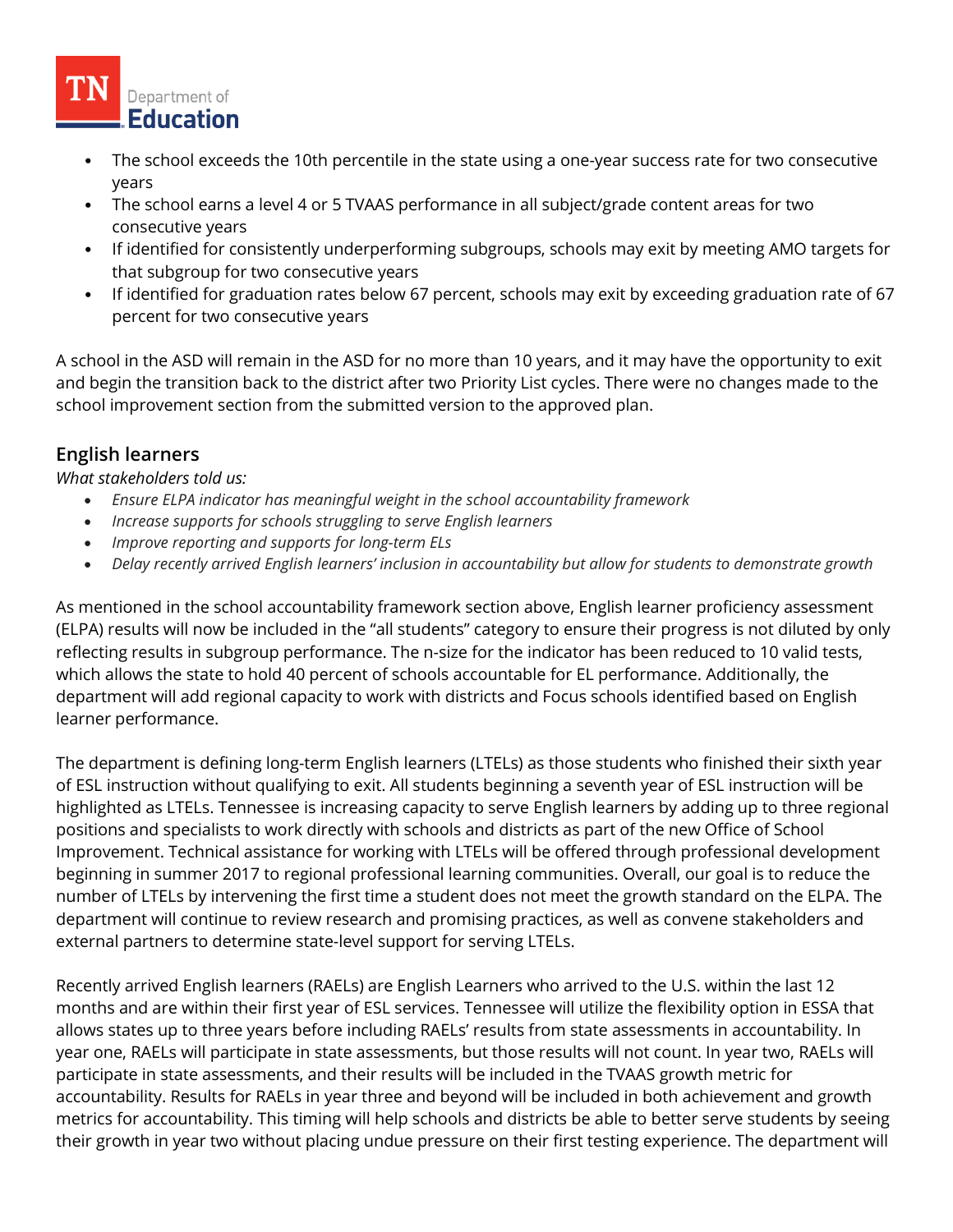

continue to work with researchers and stakeholders to determine potential hybrid options for assessing RAELs.

#### **Assessments**

*What stakeholders told us:*

- *Reduce testing in the early grades*
- *Align ELA component in early grades to mirror state focus on reading*
- *Explore streamlining assessments in 11th grade*
- *Maintain focus on the ACT*

Starting in the 2017-18 school year, the science and social studies TNReady exam will be cut in half for students in third and fourth grade. Additionally, we will modify the English language arts test to allow for more granular score reporting on reading progress—and help teachers and parents understand how to best support their students. This also means that the assessments can play a greater role in the Response to Instruction and Intervention (RTI<sup>2</sup>) framework used across the state, potentially reducing the overlap between elementary testing and  $RTI<sup>2</sup>$  screeners.

The department is also continuing to investigate the possibilities for test reduction in grade 11 by reviewing results on TNReady and ACT for the next two years. This process will allow for the collection of three full years of data from TNReady to evaluate any potential redundancies between TNReady end-of-course assessments and ACT. Current analysis reflects significant differences in the purposes and structure of TNReady and the ACT that will need to be reviewed more thoroughly with additional data.

#### **Supporting teachers and leaders**

*What stakeholders told us:*

- *Provide a variety of supports and pathways to support the development of teachers and principals*
- *Focus on expanding diversity within the educator workforce*
- *Support evaluation through the transition to TNReady*

Districts share in the challenge of recruiting, hiring, and retaining educators who reflect the racial, ethnic, and linguistic diversity of their student population, and many regions of the state experience the same shortages in content areas. This is an area for which we have a variety of emerging work.

To help address challenges in diversity, our initial plans include inviting districts with the largest demographic gaps to apply for a planning grant to develop a multi-pronged, multi-year plan to increase the representation of minority teachers in their local schools, with the expectation that proposals will identify key partners, institutions of higher education, and other nonprofit organizations to explore immediate, near-term, and longterm opportunities. Additionally, working closely with the department's college, career and technical education team, districts will be supported in developing more "Grow Your Own" programs via increased course offerings in teaching as a profession and expanding student interest groups.

In addition, department is establishing educator residencies in high-need districts across the state, starting first with principals and expanding to teachers. These programs will allow prospective principals and teachers to learn alongside an effective principal/teacher in a mentor capacity and gain invaluable knowledge and skills